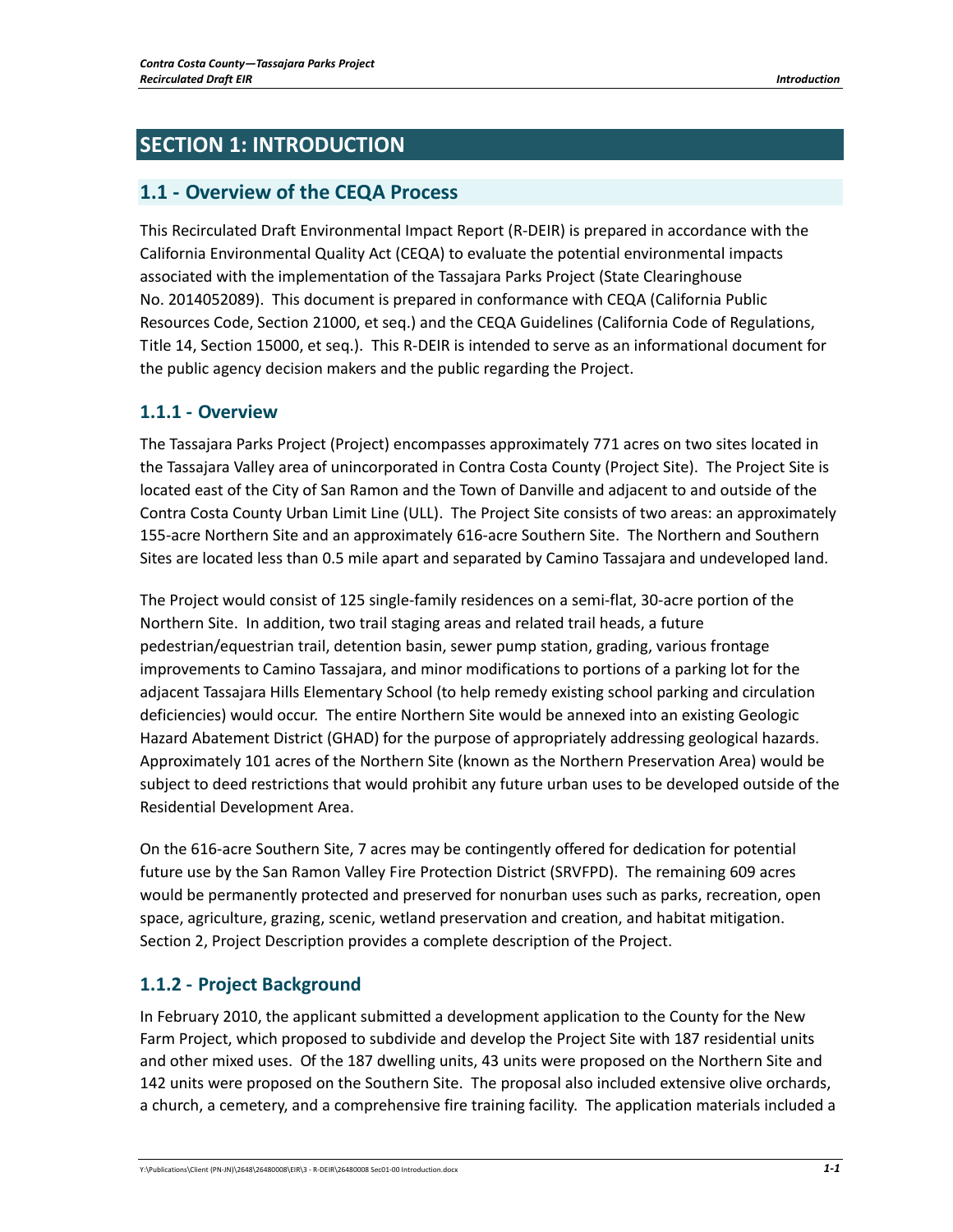request for a General Plan Amendment, Rezoning, Vesting Tentative Map and a Preliminary and Final Development Plan. An EIR was initiated for the New Farm Project but that development proposal was withdrawn before the EIR was completed and circulated for public review.

In February 2013, the applicant submitted a revised application for the Project with a significantly different development proposal, known as the "Tassajara Parks Project." This submittal included a slightly greater number of units for the Northern Site (152 units), which was subsequently reduced to the currently proposed 125 units in a revised submittal dated February 2014. The submittal application includes a revised General Plan Amendment (County File No. GP07‐0009), Rezoning (RZ09‐3214), Vesting Tentative Map (SD10‐9280), and Preliminary and Final Development Plan (DP10‐3008) applications for the Tassajara Parks Project.<sup>1</sup> A Draft EIR was prepared to analyze the potential environmental impacts of the revised proposal and circulated for public review between May 12, 2016 and June 27, 2016. During the 45‐day public review period, the County Zoning Administrator held a public hearing to provide an opportunity for public comment on the Draft EIR and written comments were also solicited from public agencies and the public at large. Subsequent to the public notice of availability of the Draft EIR for the Tassajara Parks Project; however, new information arose about the availability of recycled water for expanded use after EBMUD provided factual information about where recycled water use could be expanded. Accordingly, based on that new information, the Project has eliminated the recycled water option and developed an Off‐site Water Conservation option to replace it. This constitutes significant new information and, pursuant to CEQA Section 15088.5, a decision has been made to recirculate the Draft EIR in order to allow interested parties and members of the public a meaningful opportunity to comment on this new information.

The R‐DEIR evaluates the revised proposal of 125 units submitted to the County in February 2014, on the basis of the new information regarding water supply options for the Project. Additionally, the R‐DEIR has been updated to find a significant and unavoidable impact with respect to conflicts with the GHG Reduction Goal of BAAQMD's Clean Air Plan, given that the Project would not achieve the per capita annual GHG emissions threshold of 4.6 MTCO<sub>2</sub>e/SP/yr established by BAAQMD even after the application of all feasible mitigation measures. Further, for purposes of clarity, information about a Memorandum of Understanding relating to the agricultural preservation and enhancement of the broader Tassajara Valley has been included in the R‐DEIR, and the County has also taken the opportunity to amplify and clarify information in the Draft EIR related to aesthetics, agricultural resources, air quality, biological resources, geology and soils, hazardous materials, land use, noise, public services, and transportation.

### **1.1.3 ‐ Purpose and Authority**

This R‐DEIR provides a project‐level analysis of the environmental effects of the Tassajara Parks Project.<sup>2</sup> The environmental impacts of the Project are analyzed in this R-DEIR to the degree of specificity appropriate, in accordance with CEQA Guidelines Section 15146. This document addresses the potentially significant adverse environmental impacts that may be associated with the construction and operation of the Project. It also identifies feasible mitigation measures and evaluates a reasonable range of alternatives that may be adopted to significantly reduce or avoid these impacts.

Note that for ease of reference, the County is using the same application file numbers as those of the previous New Farm Project.

<sup>2</sup> In addition, see below for discussion of environmental Review conducted in connection with the MOU.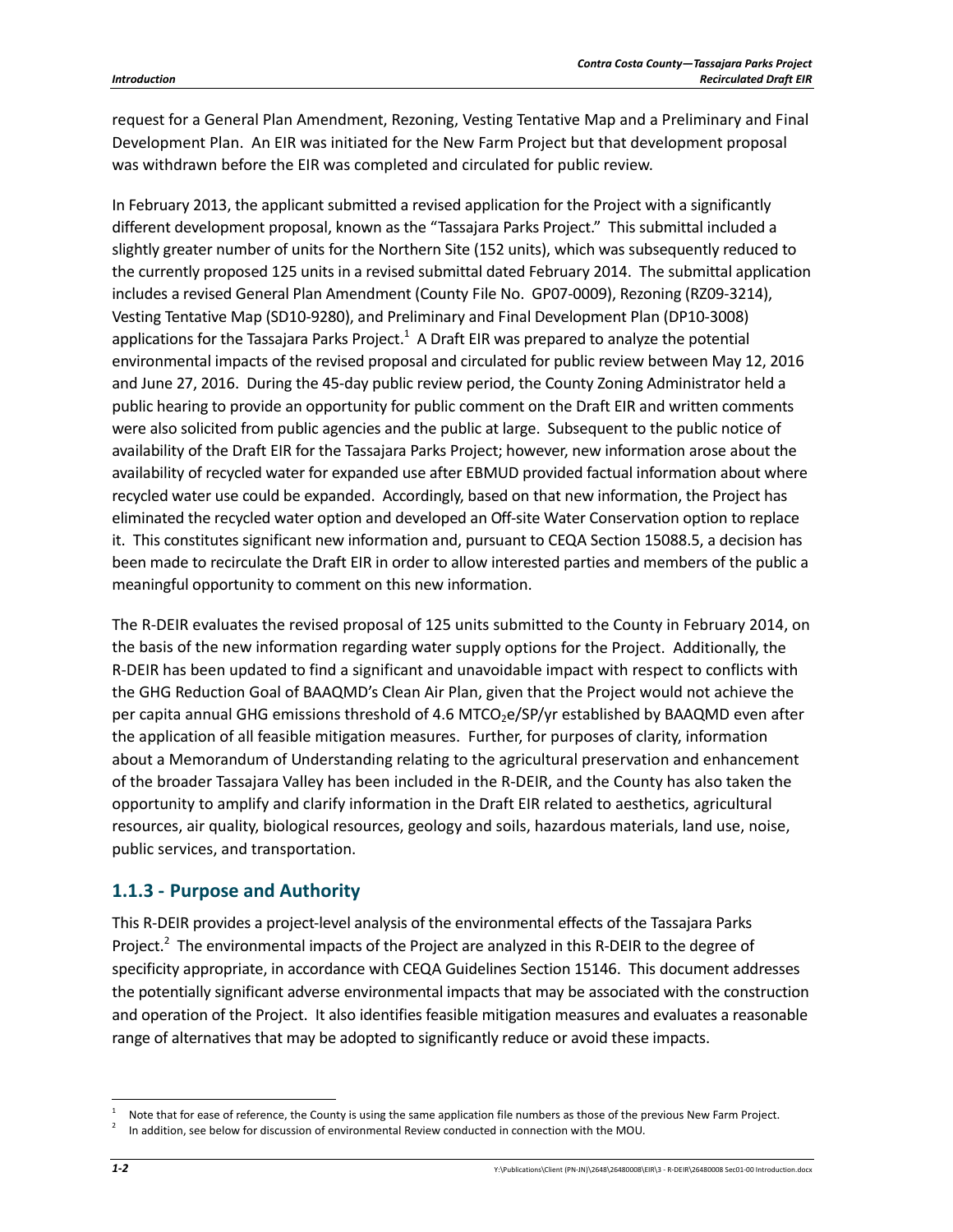CEQA requires that an EIR contain, at a minimum, certain specific elements. These elements are contained in this R‐DEIR and include:

- Table of Contents
- Introduction
- Executive Summary
- Project Description
- Environmental Setting, Significant Environmental Impacts, and Mitigation Measures
- Cumulative Impacts
- Significant Unavoidable Adverse Impacts
- Alternatives to the Project
- Growth-Inducing Impacts
- Effects Found not to be Significant
- Areas of Known Controversy

### **1.1.4 ‐ Lead Agency Determination**

Contra Costa County Department of Conservation and Development (DCD) is designated as the lead agency for the Project. CEQA Guidelines Section 15367 defines the lead agency as ". . . the public agency, which has the principal responsibility for carrying out or approving a project." Other public agencies may use this R‐DEIR in the decision‐making or permit process and consider the information in this R‐DEIR along with other information that may be presented during the CEQA process.

This R‐DEIR was prepared by FirstCarbon Solutions, an environmental consultant retained by the DCD. Prior to public review, it was extensively reviewed and evaluated by DCD. This R‐DEIR reflects the independent judgment and analysis of DCD as required by CEQA. Lists of organizations and persons consulted and the report preparation personnel are provided in Section 8 of this R‐DEIR.

### **1.2 ‐ Scope of the EIR**

This R‐DEIR addresses the potential environmental effects of the Project. The DCD issued a Notice of Preparation (NOP) for the Project on May 28, 2014 and a Revised NOP on June 11, 2014, which circulated between June 11 and July 11, 2014 for the statutory 30‐day public review period. Further, as described above, circulated for a 45‐day public review period between May 12, 2016 and June 27, 2016. The scope of this Draft EIR includes the potential environmental impacts identified in the NOP and issues raised by agencies and the public in response to the original and Revised NOP as well as to the Draft EIR. The original and Revised NOPs are contained in Appendix A of this R‐DEIR.

Comment letters were received in response to the original NOP, the Revised NOP and the Draft EIR. In addition, comment letters were received in response to the County's request for preliminary comments on the Project, before and after the NOP comment period. Both the NOP and Revised NOP comment letters, comment letters received as preliminary comments and comment letters on the Draft EIR have been included herein for consideration as shown in Table 1‐1 and Table 1‐2. The letters are listed in Table 1‐1 and provided in Appendix A of this Draft EIR. Public comments on the Project were also received at a scoping session held on July 7, 2014 as well as at a public hearing held by the County Zoning Administrator on June 6, 2016. A summary of the verbal comments received at the July 7, 2014 scoping session and June 6, 2016 public hearing is provided in Appendix A of this Draft EIR.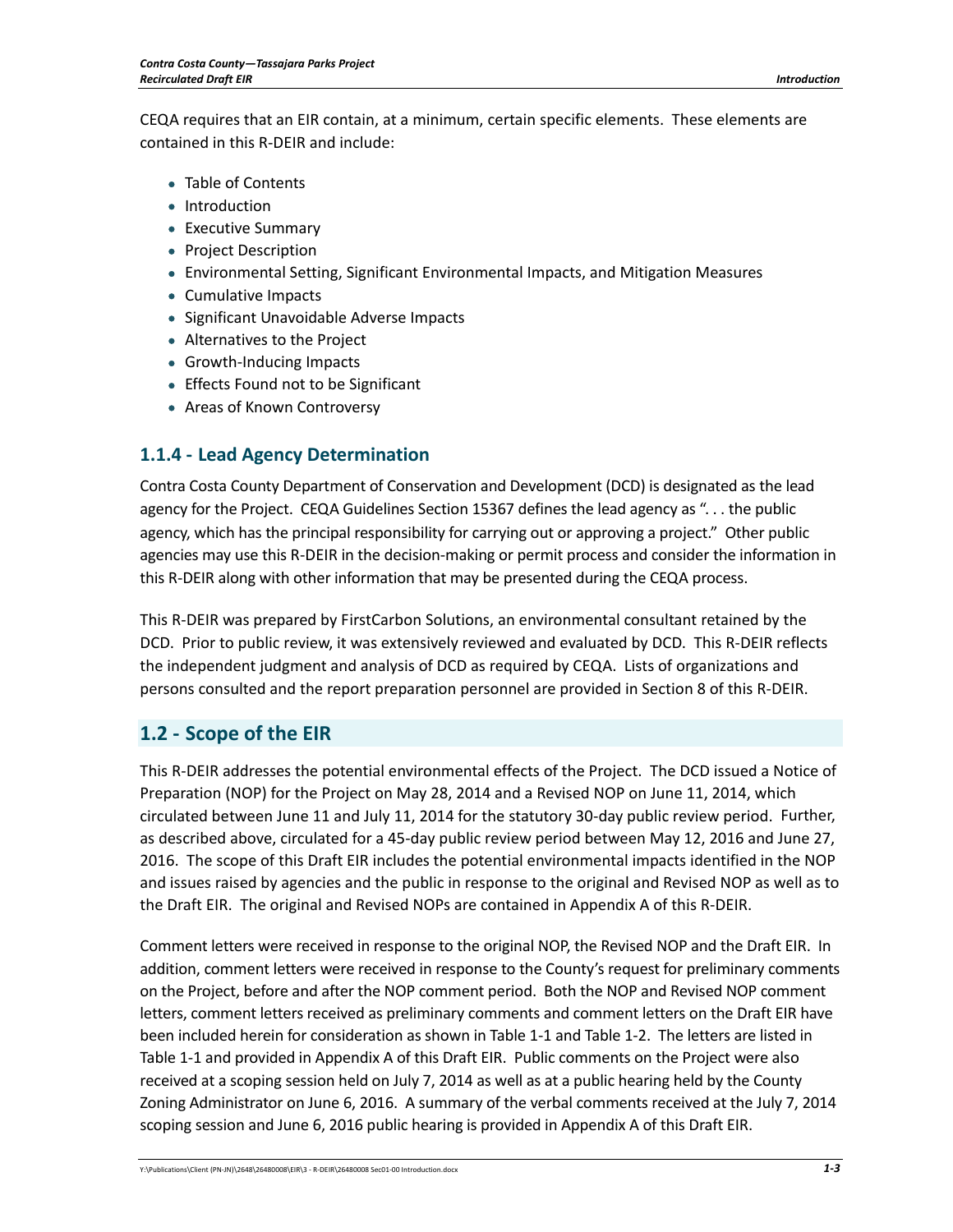| <b>Status</b>      | <b>Affiliation</b>                                                                      | <b>Signatory</b>          | <b>Date</b>           | <b>Response To:</b>                 |
|--------------------|-----------------------------------------------------------------------------------------|---------------------------|-----------------------|-------------------------------------|
| Public<br>Agencies | California Department of<br>Transportation                                              | Erik Alm                  | July 11, 2014         | NOP/RNOP                            |
|                    | California Department of<br>Transportation                                              | Erik Alm                  | June 24, 2014         | NOP/RNOP                            |
|                    | Bay Area Air Quality<br><b>Management District</b>                                      | Jean<br>Roggenkamp        | July 27,2014          | NOP/RNOP                            |
|                    | East Bay Municipal Utility<br>District                                                  | William R.<br>Kirkpatrick | July 17, 2014         | NOP/RNOP                            |
|                    | Contra Costa County Public<br><b>Works Department</b>                                   | Rene Urbina               | June 26, 2014         | NOP/RNOP                            |
|                    | Contra Costa County Flood<br><b>Control &amp; Water Conservation</b><br><b>District</b> | Kara Schuh-<br>Garibay    | July 10, 2014         | NOP/RNOP                            |
|                    | Contra Costa County Flood<br><b>Control &amp; Water Conservation</b><br><b>District</b> | Kara Schuh-<br>Garibay    | March 19,<br>2014     | <b>Vesting Tentative Map</b>        |
|                    | Contra Costa County<br>Department of Conservation &<br>Development                      | John<br>Cunningham        | June 26, 2014         | NOP/RNOP                            |
|                    | City of San Ramon                                                                       | Debbie<br>Chamberlain     | June 25, 2014         | NOP/RNOP                            |
|                    | City of Pleasanton                                                                      | <b>Brian Dolan</b>        | March 21,<br>2014     | Preliminary Request for<br>Comments |
|                    | City of Dublin                                                                          | Andrew<br>Russell         | March 25,<br>2014     | Preliminary Request for<br>Comments |
|                    | City of Dublin                                                                          | Andrew<br>Russell         | March 26,<br>2013     | Preliminary Request for<br>Comments |
|                    | Dublin San Ramon Services<br><b>District</b>                                            | Stanley<br>Kolodzie       | June 19, 2014         | NOP/RNOP                            |
|                    | Alameda County Flood Control<br>and Water Conservation<br>District, Zone 7              | Elke Rank                 | June 26, 2014         | NOP/RNOP                            |
|                    | Central Contra Costa Sanitary<br><b>District</b>                                        | Russell B.<br>Leavitt     | July 11, 2014         | NOP/RNOP                            |
|                    | East Bay Regional Park District                                                         | Brian W. Holt             | July 2, 2014          | NOP/RNOP                            |
|                    | Town of Danville                                                                        | Tai J. Williams           | September<br>19, 2014 | Preliminary Request for<br>Comments |
|                    | LAFCO                                                                                   | Lou Ann<br>Texeira        | July 1, 2014          | NOP/RNOP                            |

#### **Table 1‐1: NOP Comment Letters**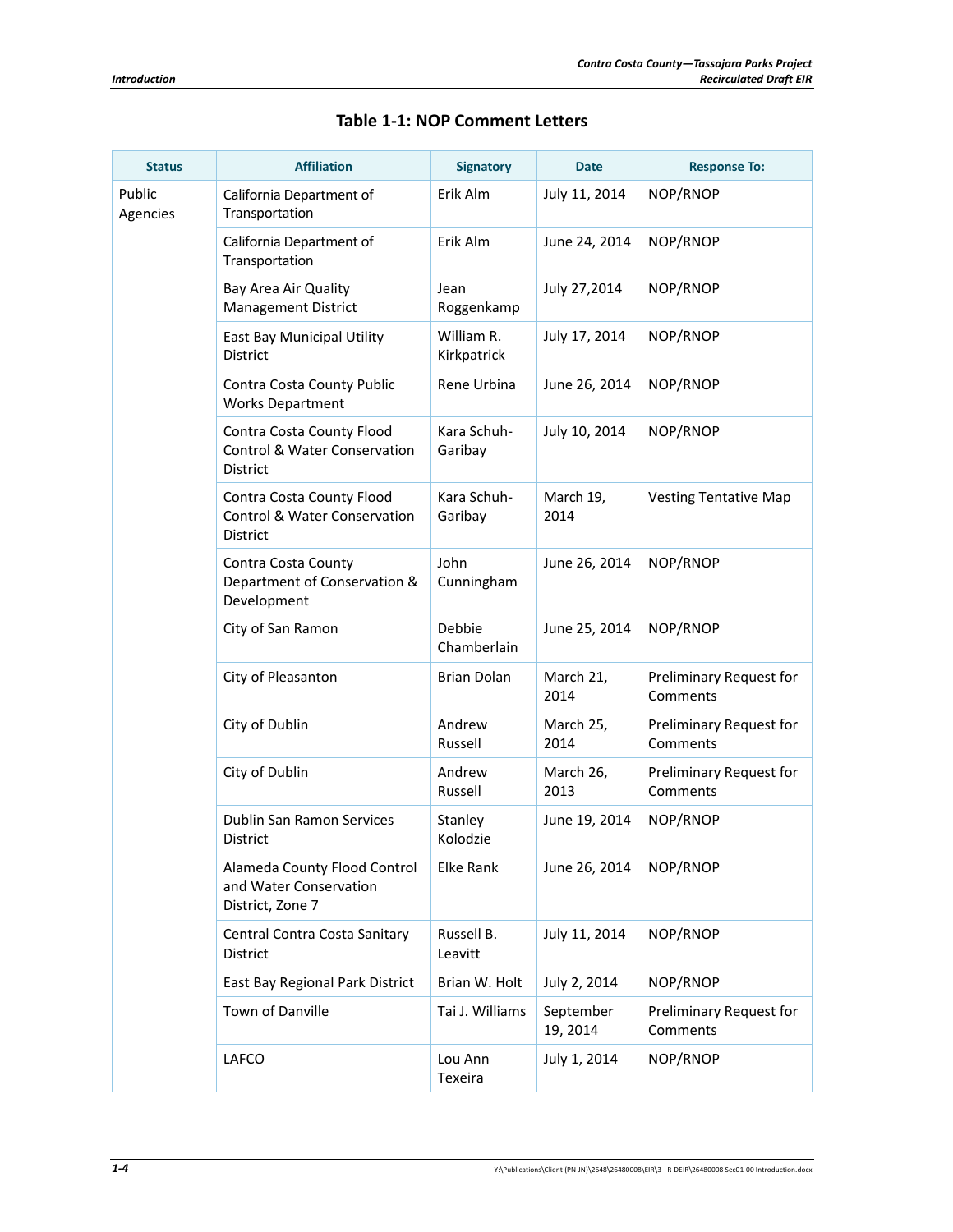| <b>Status</b>                     | <b>Affiliation</b> | <b>Signatory</b>                | <b>Date</b>   | <b>Response To:</b> |  |
|-----------------------------------|--------------------|---------------------------------|---------------|---------------------|--|
| Private<br>Parties                | Save Mount Diablo  | Juan Pablo<br>Galvan            | July 9, 2014  | NOP/RNOP            |  |
|                                   | Greenbelt Alliance | Joel<br><b>Devalcourt</b>       | July 11, 2014 | NOP/RNOP            |  |
|                                   | Private Citizen    | Lori Wolfe                      | June 30, 2014 | NOP/RNOP            |  |
|                                   | Private Citizen    | Grace Chen                      | July 12, 2014 | NOP/RNOP            |  |
|                                   | Private Citizen    | Dorothy Burt                    | July 11, 2014 | NOP/RNOP            |  |
|                                   | Private Citizen    | Bill and Holly<br><b>Newman</b> | July 11, 2014 | NOP/RNOP            |  |
| Source: Contra Costa County, 2014 |                    |                                 |               |                     |  |

## **Table 1‐1 (cont.): NOP Comment Letters**

#### **Table 1‐2: Draft EIR Comments**

| #                        | ID                    | <b>Comment Author/Speaker</b>                          | <b>Response To:</b>         |  |  |
|--------------------------|-----------------------|--------------------------------------------------------|-----------------------------|--|--|
|                          | <b>State Agencies</b> |                                                        |                             |  |  |
| 1                        | <b>CDFW</b>           | California Department of Fish in Wildlife              | <b>DEIR Comment Letters</b> |  |  |
|                          | <b>Local Agencies</b> |                                                        |                             |  |  |
| $\overline{2}$           | <b>CCLAFCO</b>        | Contra Costa Local Agency Formation Commission         | <b>DEIR Comment Letters</b> |  |  |
| 3                        | <b>CCCSD</b>          | Central Contra Costa Sanitary District                 | <b>DEIR Comment Letters</b> |  |  |
| 4                        | <b>CCHED</b>          | Contra Costa Environmental Health Division             | <b>DEIR Comment Letters</b> |  |  |
| 5                        | <b>DANVILLE</b>       | City of Danville                                       | <b>DEIR Comment Letters</b> |  |  |
| 6                        | <b>DUBLIN</b>         | City of Dublin                                         | <b>DEIR Comment Letters</b> |  |  |
| $\overline{\phantom{a}}$ | <b>SAN RAMON</b>      | City of Ramon Services District                        | <b>DEIR Comment Letters</b> |  |  |
| 8                        | <b>DSRSD</b>          | <b>Dublin San Ramon Services District</b>              | <b>DEIR Comment Letters</b> |  |  |
| 9                        | <b>EBCNPS</b>         | East Bay California Native Plant Society               | <b>DEIR Comment Letters</b> |  |  |
| 10                       | <b>EBMUD</b>          | East Bay Municipal Utility District                    | <b>DEIR Comment Letters</b> |  |  |
| 11                       | <b>EBRPD</b>          | East Bay Regional Park District                        | <b>DEIR Comment Letters</b> |  |  |
| 12                       | SRVUSD                | San Ramon Valley Unified School District (Gary Black)* | <b>DEIR Comment Letters</b> |  |  |
| <b>Organizations</b>     |                       |                                                        |                             |  |  |
| 13                       | <b>GREENBELT</b>      | <b>Greenbelt Alliance</b>                              | <b>DEIR Comment Letters</b> |  |  |
| 14                       | <b>MSC</b>            | <b>Mustang Soccer Club</b>                             | <b>DEIR Comment Letters</b> |  |  |
| 15                       | SMD-1                 | Save Mt. Diablo*                                       | <b>DEIR Comment Letters</b> |  |  |
| 16                       | SMD-2                 | Save Mt. Diablo 2                                      | <b>DEIR Comment Letters</b> |  |  |
| 17                       | <b>WINDEMERE</b>      | Windemere BLC Land Company (Cox Castle Nicholson)      | <b>DEIR Comment Letters</b> |  |  |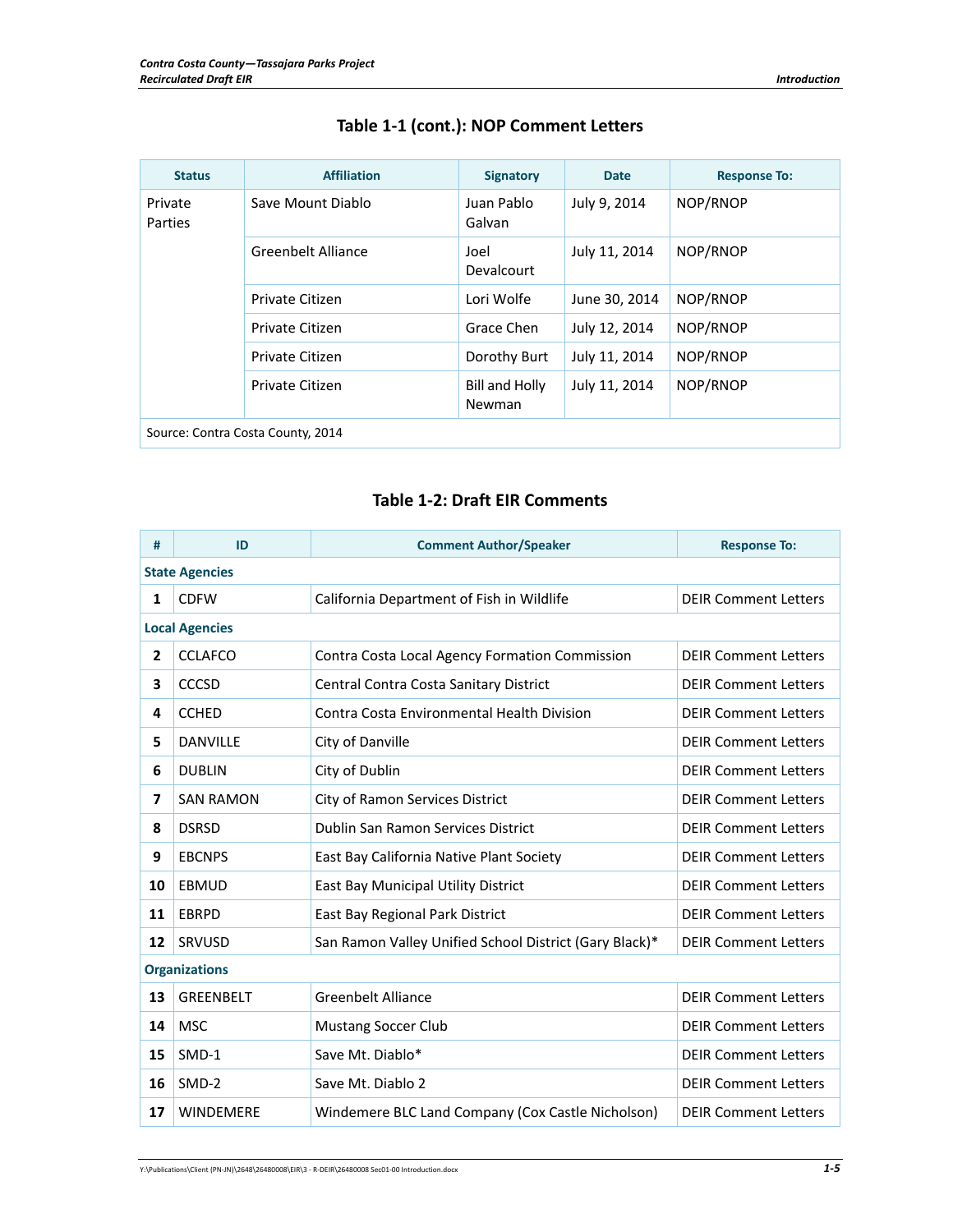| #  | ID                 | <b>Comment Author/Speaker</b>       | <b>Response To:</b>         |  |  |
|----|--------------------|-------------------------------------|-----------------------------|--|--|
|    | <b>Individuals</b> |                                     |                             |  |  |
| 18 | <b>BETTENCOURT</b> | Charles Bettencourt                 | <b>DEIR Comment Letters</b> |  |  |
| 19 | <b>BURT-1</b>      | Dorothy Burt 1                      | <b>DEIR Comment Letters</b> |  |  |
| 20 | BURT-2             | Dorothy Burt 2*                     | <b>DEIR Comment Letters</b> |  |  |
| 21 | <b>CHRISTENSEN</b> | John C. Christensen                 | <b>DEIR Comment Letters</b> |  |  |
| 22 | <b>DORMANDY</b>    | Julie and Ray Dormandy              | <b>DEIR Comment Letters</b> |  |  |
| 23 | FISHER-1           | Richard Fisher 1*                   | <b>DEIR Comment Letters</b> |  |  |
| 24 | FISHER-2           | <b>Richard Fisher 2</b>             | <b>DEIR Comment Letters</b> |  |  |
| 25 | HOWLAND-1          | Terry Howland                       | <b>DEIR Comment Letters</b> |  |  |
| 26 | HOWLAND-2          | <b>Terry Howland</b>                | <b>DEIR Comment Letters</b> |  |  |
| 27 | KAO                | Li Fun Kao                          | <b>DEIR Comment Letters</b> |  |  |
| 28 | <b>LACY</b>        | Douglas Lacy and Cindy Silvani-Lacy | <b>DEIR Comment Letters</b> |  |  |
| 29 | LOWHURST           | Steven Lowhurst                     | <b>DEIR Comment Letters</b> |  |  |
| 30 | <b>LOGUE</b>       | Gretchen Logue                      | <b>DEIR Comment Letters</b> |  |  |
| 31 | <b>NAHLIK</b>      | <b>Nahlik</b>                       | <b>DEIR Comment Letters</b> |  |  |
| 32 | NEWMAN-1           | Holly Newman 1                      | <b>DEIR Comment Letters</b> |  |  |
| 33 | NEWMAN-2           | Holly Newman 2*                     | <b>DEIR Comment Letters</b> |  |  |
| 34 | RASMUSSEN          | Gordon and Karen Rasmussen          | <b>DEIR Comment Letters</b> |  |  |
| 35 | <b>ROSENBERG</b>   | Neil Rosenberg                      | <b>DEIR Comment Letters</b> |  |  |
| 36 | SOULE              | Jim and Cathy Soule'                | <b>DEIR Comment Letters</b> |  |  |
| 37 | <b>SQUIRES</b>     | <b>Frank Squires</b>                | <b>DEIR Comment Letters</b> |  |  |
| 38 | <b>SZABO</b>       | Lloyd Szabo                         | <b>DEIR Comment Letters</b> |  |  |
| 39 | WALLEY             | Matthew Walley                      | <b>DEIR Comment Letters</b> |  |  |
| 40 | WIEDEMANN C        | Christian Wiedemann                 | <b>DEIR Comment Letters</b> |  |  |
| 41 | <b>WIEDEMANN S</b> | Sandee Wiedemann                    | <b>DEIR Comment Letters</b> |  |  |
| 42 | WOLFE              | Gary and Kathleen Wolfe             | <b>DEIR Comment Letters</b> |  |  |
| 43 | <b>ZHANG</b>       | Zheng Zhang                         | <b>DEIR Comment Letters</b> |  |  |

## **Table 1‐2 (cont.): Draft EIR Comments**

### **1.2.1 ‐ Potentially Significant Environmental Issues**

The Revised NOP noted that the following topical areas may contain potentially significant environmental issues that will require further analysis in the R‐DEIR. These sections are as follows: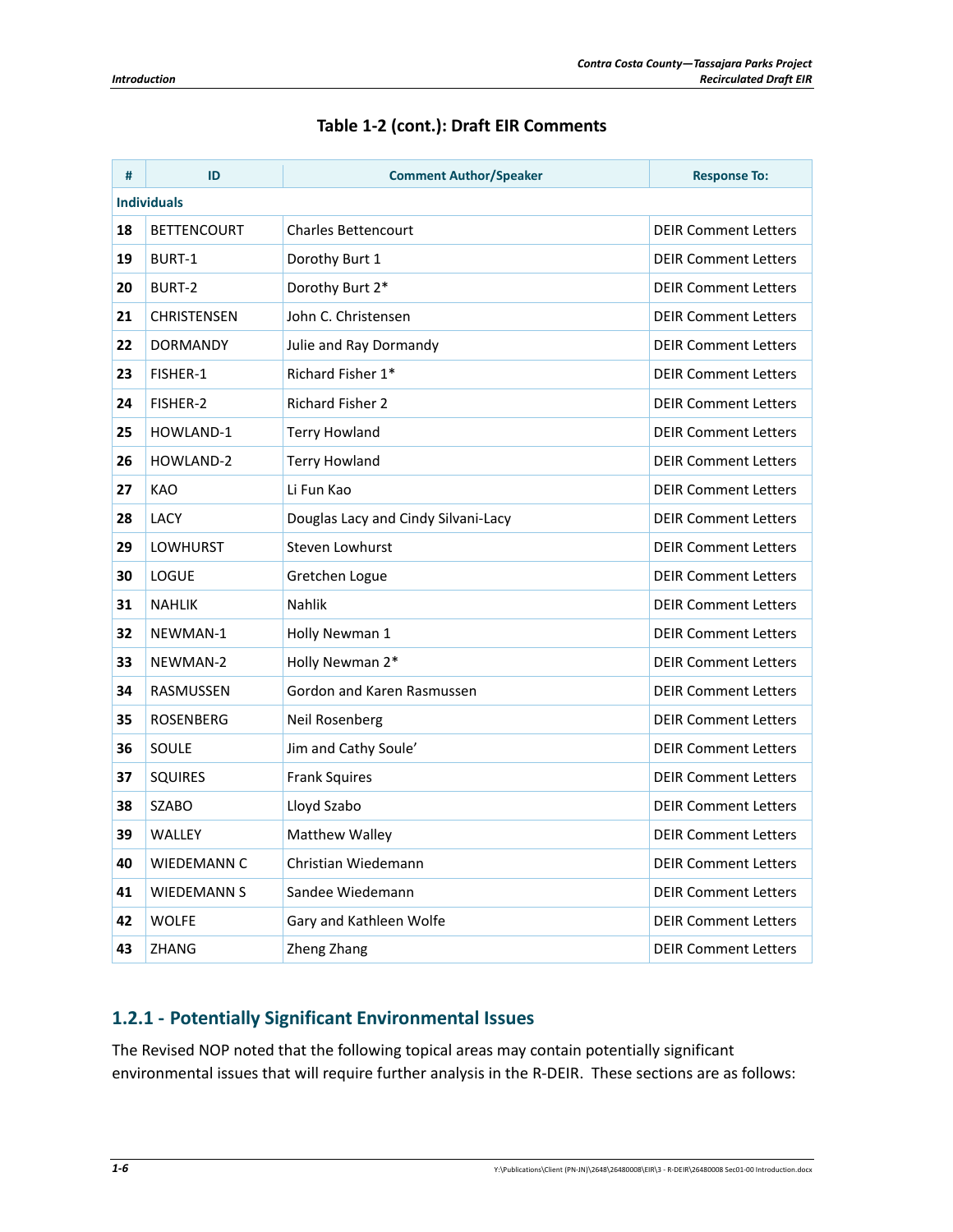- Aesthetics, Light and Glare
- Agricultural Resources
- Air Quality and Greenhouse Gas Emissions
- Biological Resources
- Cultural Resources
- Geology, Soils and Seismicity
- Hazards and Hazardous Materials
- **1.2.2 ‐ Environmental Issues Determined Not To Be Significant**

A single topical area, Mineral Resources, was determined not to be significant given the nature of the Project Site. In addition, certain subjects within the various topical areas listed above were determined not to be significant and were included in Section 7, Effects Found not to be Significant:

- State Scenic Highways (Section 3.1, Aesthetics, Light, and Glare)
- Forest Zoning (Section 3.2, Agricultural Resources)
- Conversion of Forest Land (Section 3.2, Agricultural Resources)
- Septic or Alternative Wastewater Disposal Systems (Section 3.6, Geology, Soils, and Seismicity)
- Airports (Section 3.7, Hazards and Hazardous Materials)
- Private Airstrips (Section 3.7, Hazards and Hazardous Materials)
- Emergency Response or Evacuation Plan (Section 3.7, Hazards and Hazardous Materials)
- Housing within Flood Hazard Areas (Section 3.8, Hydrology and Water Quality)
- Levee or Dam Failure (Section 3.8, Hydrology and Water Quality)
- Seiches, Tsunamis, or Mudflows (Section 3.8, Hydrology and Water Quality)
- Division of an Established Community (Section 3.9, Land Use, Population, and Housing)
- Displacement of Persons or Housing (Section 3.9, Land Use, Population, and Housing)
- Aviation Noise (Section 3.10, Noise)
- Traffic Air Patterns (Section 3.12, Transportation)

## **1.3 ‐ Organization of the EIR**

This R‐DEIR is organized into the following main sections:

- **Section ES: Executive Summary.** This section includes a summary of the Project and alternatives to be addressed in the R‐DEIR. A brief description of the areas of known controversy, and an overview of the Mitigation Monitoring and Reporting Program, in addition to a table that summarizes the impacts, mitigation measures, and level of significance after mitigation, are also included in this section.
- **Section 1: Introduction.** This section provides an introduction and overview describing the purpose of this R‐DEIR, its scope and components, and its review and certification process.
- **Section 2: Project Description.** This section includes a detailed description of the Project, including its location, site, and Project characteristics. A discussion of the Project objectives, intended uses of the R‐DEIR, responsible agencies, and approvals that are needed for the Project are also provided.
- Hydrology and Water Quality
- Land Use, Population, and Housing
- Noise
- Public Services and Recreation
- Transportation and Traffic
- Utilities and Service Systems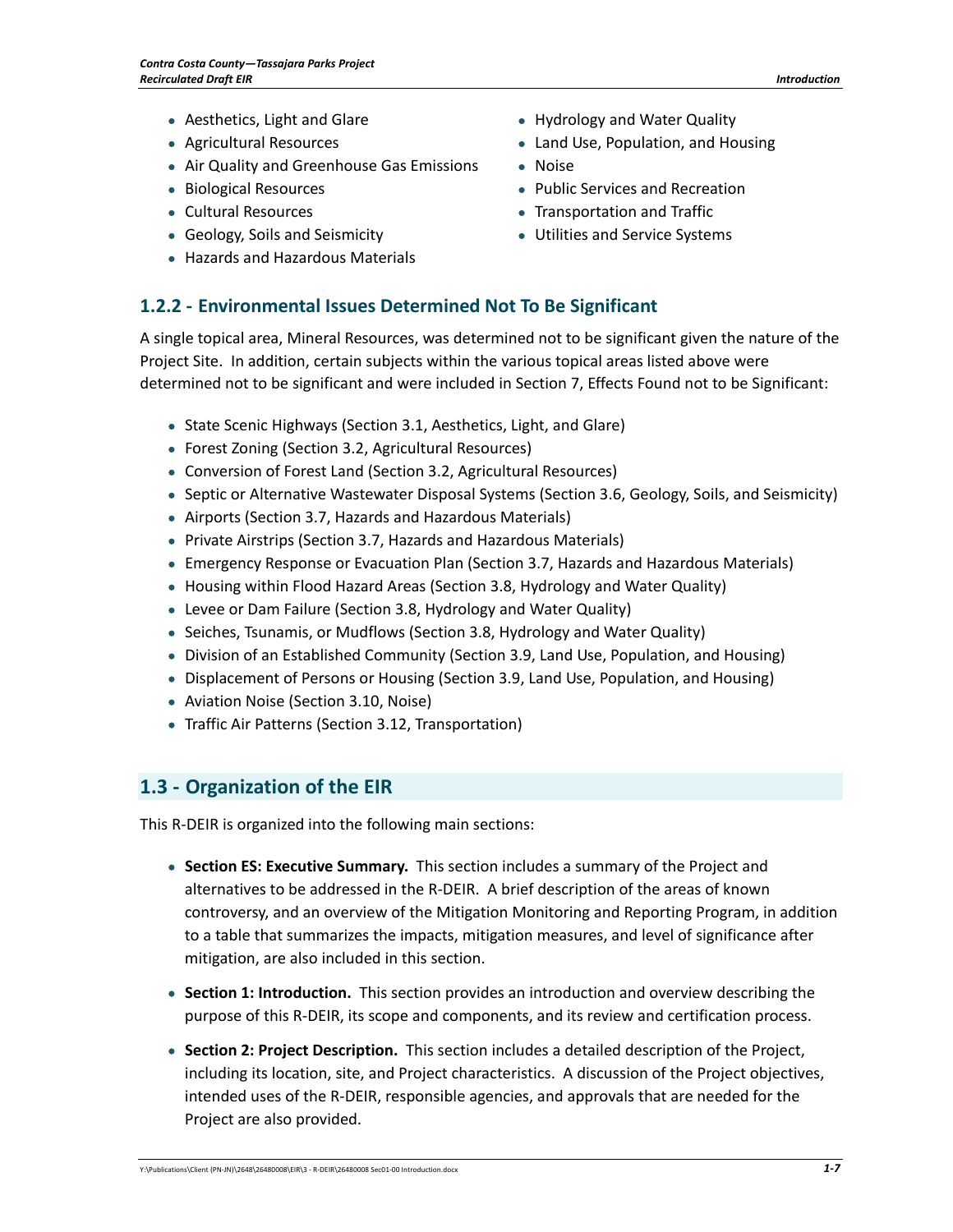- **Section 3: Environmental Impact Analysis.** This section analyzes the potential environmental impacts of the Project. Impacts are organized into major topic areas. Each topic area includes a description of the environmental setting, methodology, significance criteria, impacts, mitigation measures, and significance after mitigation. As discussed in more detail therein, the specific environmental topics that are addressed within Section 4 are as follows:
	- ‐ **Section 3.1—Aesthetics, Light, and Glare:** Addresses the potential visual impacts of development intensification and the overall increase in illumination produced by the Project.
	- ‐ **Section 3.2—Agricultural Resources:** Addresses the potential impacts on agricultural resources on the Project Site and in surrounding areas.
	- ‐ **Section 3.3—Air Quality/Greenhouse Gas Emissions:** Addresses the potential air quality impacts associated with Project implementation, as well as consistency with the Bay Area Air Quality Management District Clean Air Plan. In addition, the section evaluates Project emissions of greenhouse gases.
	- ‐ **Section 3.4—Biological Resources:** Addresses the Project's potential impacts on habitat, vegetation, and wildlife; the potential degradation or elimination of important habitat; and impacts on listed, proposed, and candidate threatened and endangered species.
	- ‐ **Section 3.5—Cultural Resources:** Addresses known historical resources and potential archaeological and paleontological resources.
	- ‐ **Section 3.6—Geology, Soils, and Seismicity:** Addresses the potential impacts the Project may have on soils and assesses the effects of Project development in relation to geologic and seismic conditions.
	- ‐ **Section 3.7—Hazards and Hazardous Materials:** Addresses the potential for the presence of hazardous materials or conditions on the Project Site and in the Project vicinity that may have the potential to impact human health.
	- ‐ **Section 3.8—Hydrology and Water Quality:** Addresses the potential impacts of the Project on local hydrological conditions, including drainage areas, and changes in the flow rates.
	- ‐ **Section 3.9—Land Use, Population and Housing:** Addresses the potential land use impacts associated with consistency with the Contra Costa County General Plan, Contra Costa County Ordinance Code, Contra Costa and Alameda County Local Agency Formation Commission policies, East Bay Municipal Utilities District policies, as well as consistency with population and housing growth.
	- ‐ **Section 3.10—Noise:** Addresses the potential noise impacts during construction and at Project buildout from mobile and stationary sources. The section also addresses the impact of noise generation on neighboring uses.
	- ‐ **Section 3.11—Public Services and Recreation:** Addresses the potential impacts upon service providers, including fire protection, police protection, schools, parks, recreation facilities, and libraries.
	- ‐ **Section 3.12—Transportation and Traffic:** Addresses the impacts on the local and regional roadway system, public transportation, bicycle, and pedestrian access.
	- ‐ **Section 3.13—Utilities and Service Systems:** Addresses the impacts on water supply, wastewater, storm drainage, solid waste, and energy. The Project's energy demand is discussed in Section 6.
- **Section 4: Cumulative Effects.** Addresses the cumulative impacts associated with the Project, including the impacts of past, present, and probable future projects.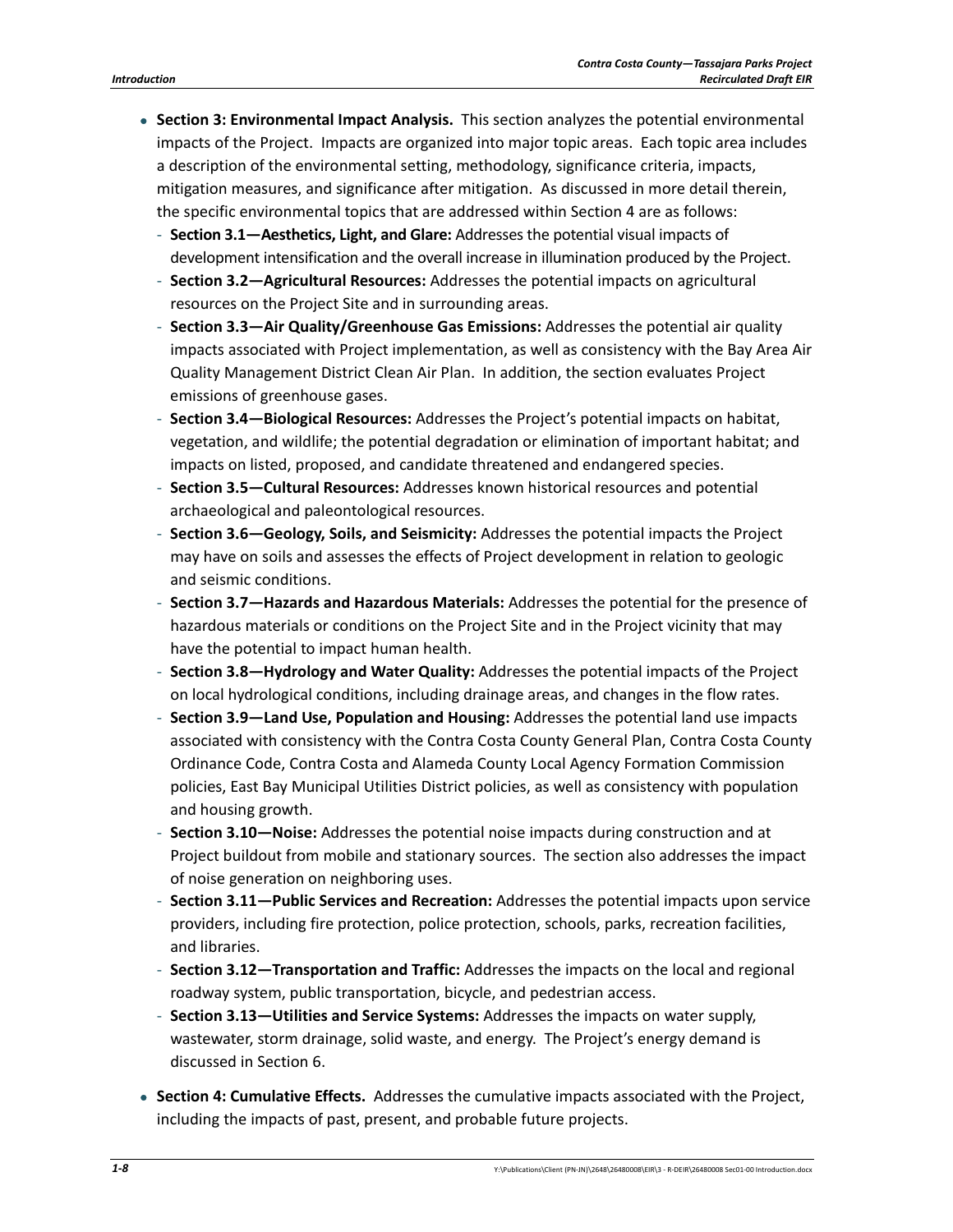- **Section 5: Alternatives to the Project.** This section compares the impacts of the Project with two land‐use alternatives: the No Project Alternative and the Reduced Density Alternative. An environmentally superior alternative is identified. In addition, alternatives initially considered but rejected from further consideration are discussed.
- **Section 6: Other CEQA Considerations.** This section provides a summary of significant environmental impacts, including unavoidable and growth‐inducing impacts. In addition, the Project's energy demand is discussed.
- **Section 7: Effects Found not to be Significant.** This section contains a brief summary of the environmental issues set forth in the CEQA Appendix G checklist determined not to have any significant effects as a result of the Project.
- **Section 8: Organizations and Persons Consulted/List of Preparers.** This section contains a full list of persons and organizations that were consulted during the preparation of this R‐DEIR, as well as the authors who assisted in the preparation of the R-DEIR, by name and affiliation.
- **Section 9: References.** This section contains a full list of references that were used in the preparation of this R‐DEIR.
- **Appendices:** This section includes all notices and other procedural documents pertinent to the R‐DEIR, as well as the technical documents prepared to support the analysis.

### **1.4 ‐ Documents Incorporated by Reference**

As permitted by CEQA Guidelines Section 15150, this R‐DEIR has referenced numerous technical studies, analyses, previously certified environmental documentation, and planning documents. Information from the documents, which have been incorporated by reference, has been briefly summarized in the appropriate section(s). The relationship between the incorporated part of the referenced document and the R‐DEIR has also been described as appropriate. The CEQA Guidelines set forth three methods that may be used to incorporate data from other sources in the EIR:

- Incorporation by reference (14 Cal Code Regs 15150)
- Use of an EIR appendix (14 Cal Code Regs 15148)
- Citation to technical information (14 Cal Code Regs 15148)

The documents and other sources that have been used in the preparation of this R‐DEIR are provided in the Appendices and listed in Section 9, References, of this R‐DEIR. In accordance with CEQA Guidelines Section 15150(b), the General Plan and other sources used in the preparation of the R‐DEIR are available for review at the address shown in Section 1.6 below

## **1.5 ‐ Documents Prepared for the Project**

The following technical studies and analyses were prepared in connection with the R‐DEIR and the Project: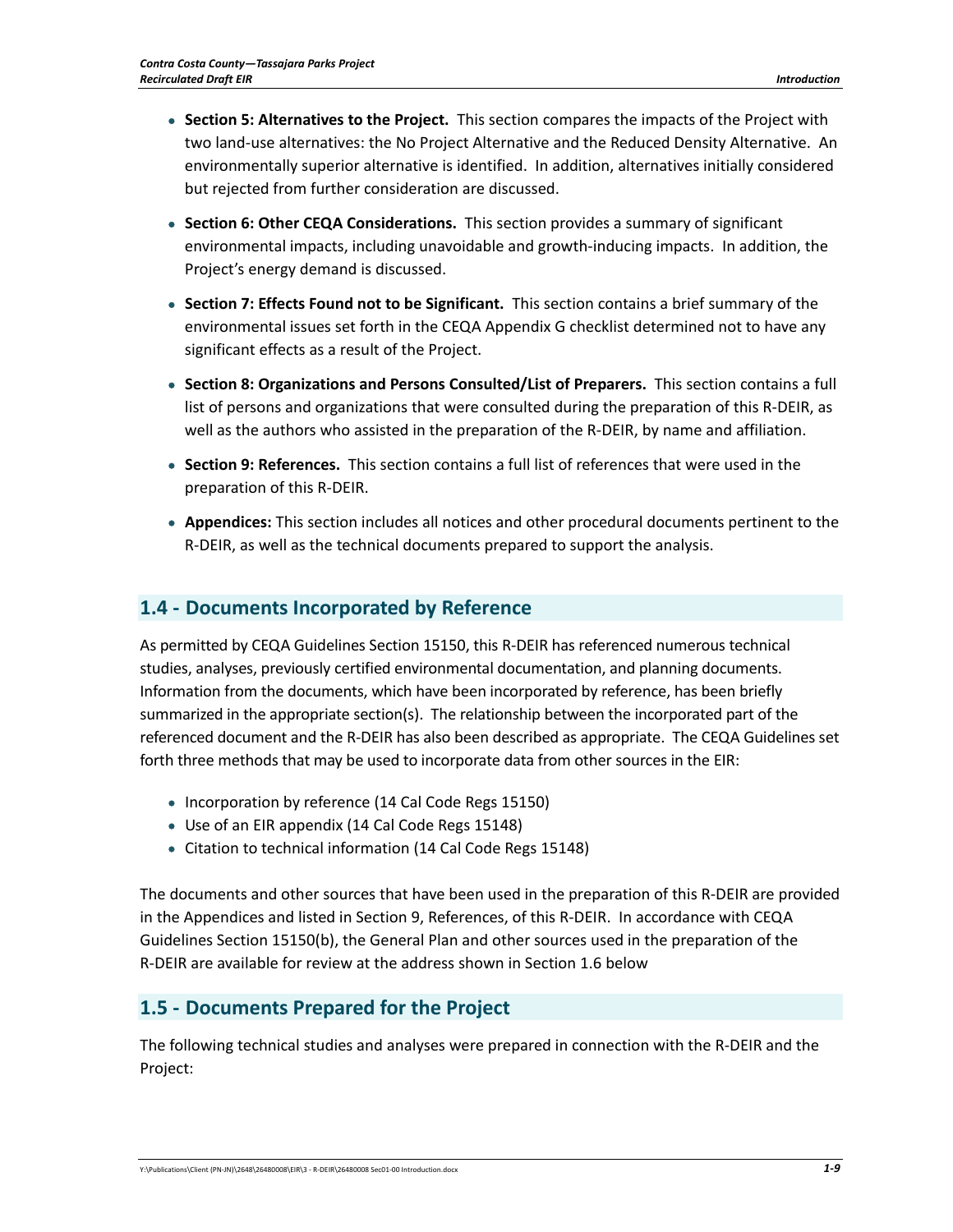- Air Quality/Greenhouse Gas (GHG) Analysis, prepared by FirstCarbon Solutions(The analysis is wholly contained within Section 3.3, Air Quality/Greenhouse Gas; supporting data is provided in Appendix B)
- Revised Biological Resource Analysis, prepared by Monk & Associates (Appendix C.1)
- Revised Biological Resource Analysis Peer Review, prepared by FirstCarbon Solutions (Appendix C.2)
- Arborist Report, Prepared by HortScience, Inc. (Appendix C.3)
- Cultural Resource Analysis, prepared by FirstCarbon Solutions. The analysis is wholly contained within Section 3.5 Cultural Resources.
- Geotechnical Exploration (2009) and Preliminary Geotechnical Report (2015), prepared by ENGEO (Appendix E).
- Phase I Environmental Site Assessments (2009 and 2015), prepared by ENGEO (Appendix F)
- Preliminary Stormwater Management Plan, prepared by Carlson, Barbee & Gibson (Appendix G.1)
- Hydrologic Modeling of Stormwater Infrastructure, prepared by Balance Hydrologics (Appendix G.2)
- Noise Analysis, prepared by FirstCarbon Solutions. The analysis is wholly contained within Section 10, Noise; supporting data is provided in Appendix H.
- Traffic Impact Study, prepared by Kimley‐Horn and Associates (Appendix I).
- Revised Water Supply Evaluation, prepared by Tully & Young (Appendix J).

## **1.6 ‐ Review of the Draft EIR**

Upon completion of the R‐DEIR, the DCD filed an updated Notice of Completion (NOC) with the State Office of Planning and Research to begin the public review period (Public Resources Code, Section 21161). Concurrent with the NOC, this R‐DEIR has been distributed to responsible and trustee agencies, other affected agencies, surrounding cities, and interested parties, as well as all parties requesting a copy of the R‐DEIR in accordance with Public Resources Code 21092(b)(3). During the public review period, the R‐DEIR, including the technical appendices, as well as the documents incorporated by reference (See Section 1.4 above) are available for review during regular business hours at the DCD at the address provided below:

**Contra Costa County Department of Conservation and Development Community Development Division** 30 Muir Road Martinez, CA 94553 Hours: Monday through Thursday: 7:30 a.m.–5:00 p.m. Friday: 7:30 a.m.–4:00 p.m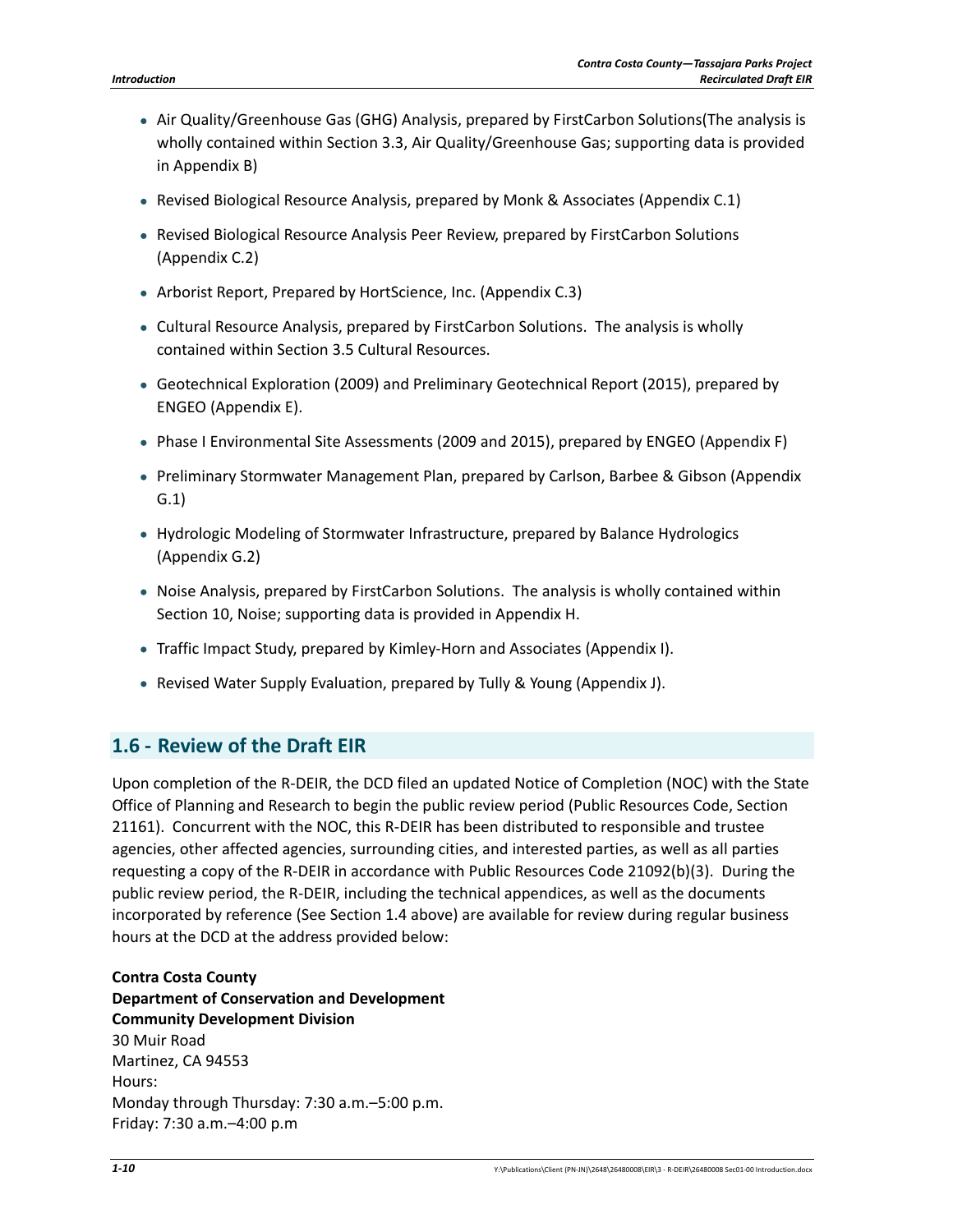In addition, the R‐DEIR and technical appendices are available for review at the following locations during the public review period:

#### **Office of District II Supervisor Candace Anderson**

309 Diablo Road Danville, CA 94526 Hours: Monday through Friday: 8:30 a.m.–4:30 p.m.

#### **Danville Library**

400 Front Street Danville, CA 94526 Hours: Monday through Thursday: 10 a.m–8 p.m. Friday and Saturday: 10 a.m.–6 p.m. Sunday: 1‐5

#### **San Ramon Library**

100 Montgomery Street San Ramon, CA 94583 Hours (limited during remodel): Monday: 4 p.m.–8 p.m. Tuesday and Wednesday: 1 p.m.–5 p.m. Thursday: 10 a.m.–2 p.m. Friday: closed Sat: 12 p.m.–5 p.m. Sunday: closed

#### **Contra Costa County Library Dougherty Station Branch**  17017 Bollinger Canyon Road San Ramon, CA 94582 Hours: Monday through Thursday: 10 a.m.–8 p.m.

Friday and Saturday: 10 a.m.–5 p.m. Sunday: 1 p.m.–5 p.m.

#### **Pleasant Hill Library Contra Costa County Main Branch** 1750 Oak Park Boulevard Pleasant Hill, CA 94523 Hours: Monday: 12 p.m.–8 p.m. Tuesday: 1 p.m.–p.m. Wednesday and Thursday: 11 a.m.–6 p.m. Friday and Saturday: 10 a.m.–5 p.m. Sunday: closed

Under CEQA, when an EIR is substantially revised and the entire document is recirculated, the lead agency may require reviewers to submit new comments and need not respond to comments received during the earlier circulation period. However, in the interest of being fully responsive, the County has determined, in its discretion, that it will respond to (1) the original comments provided in connection with the Draft EIR; and (2) comments received in connection with the R-DEIR. Accordingly, commenters may, but are not required to, rely on original comment letters submitted to the County. Agencies, organizations, and interested parties have the opportunity to comment on the R‐DEIR during the 45-day public review period. Written comments on this R-DEIR should be addressed to:

> Mr. John Oborne, Senior Planner Mr. Ruben Hernandez, Principal Planner Community Development Division Department of Conservation and Development Contra Costa County 30 Muir Road